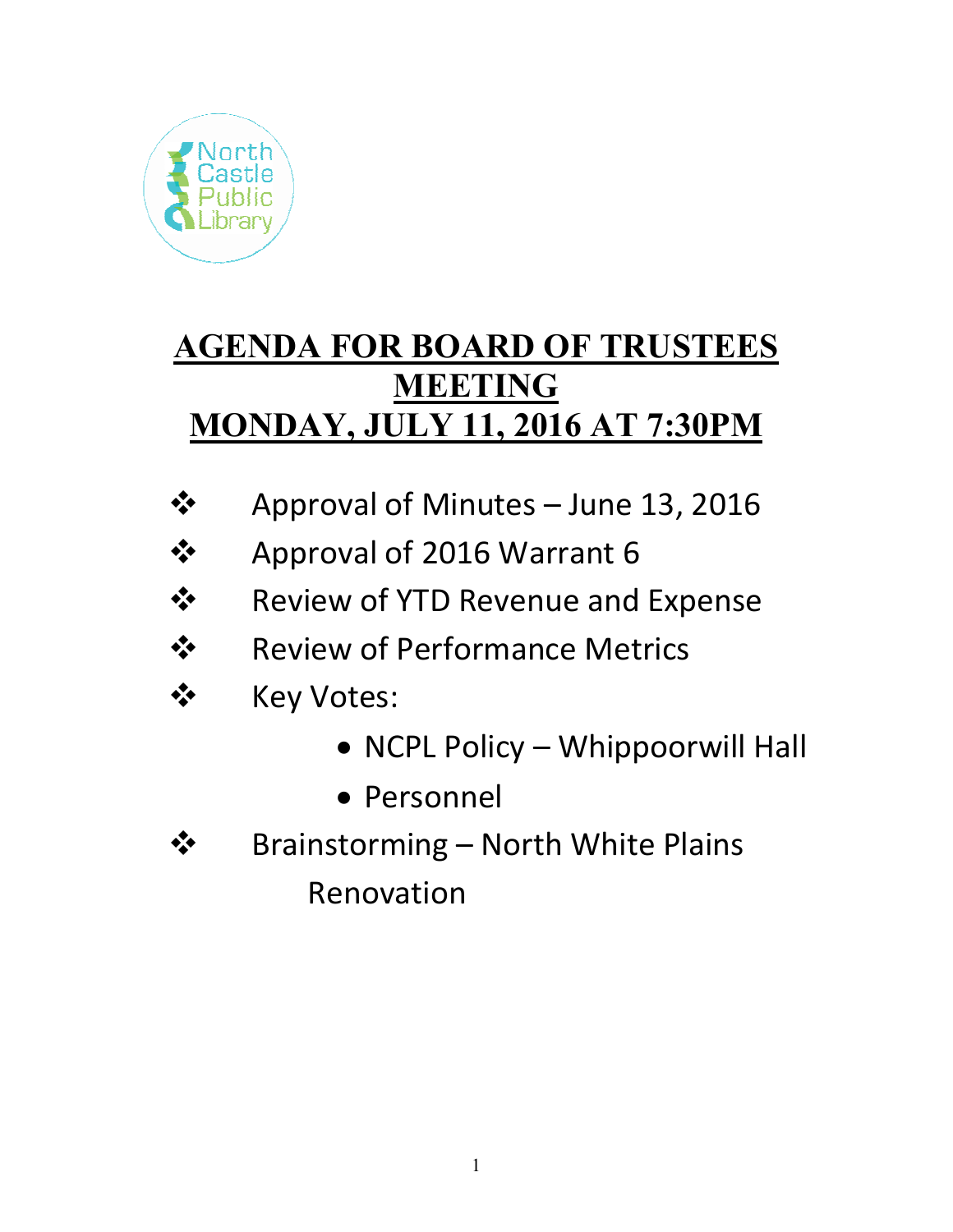## **North Castle Public Library**

**Library Board of Trustee Minutes – July 11, 2016 held at NWP location.** 

Sean Ryan called meeting to order at 7:32PM

#### **In attendance:**

**Trustees:** Lisa Meyer Chorne, Jeanne Lapsker, Jennifer Paulson Lee, Jerry March, Stephanie Paul, Sean Ryan and Scott Stopnik.

**Library:** Megan Dean, Edie Martimucci

**Friends:** Marilyn Heimerdinger

**Approval of Minutes**: A motion to approve the June 2016 minutes was made by Jennifer and seconded by Scott. All were in favor.

**NCPL 2016 Warrant 6** - Total expenses included in Warrant 6 are \$73,949.38 of which the Friends are paying \$10,205.18. Thank you Friends for your continuing support!!! Scott Stopnik has reviewed all invoices in this warrant and supports its approval. Thank you, Scott!!! Thanks also to Kieya Glaze for her financial support of our library!!! Motion to approve Warrant 6 was made by Lisa and seconded by Stephanie. All were in favor.

NCPL YTD Revenue & Expense was reviewed.

#### **President's Report:**

There will be a joint town/library presentation to the town board of proposed improvements to the North White Plains Community Center and Library on July 13, 2016 at the NWP location. Board members and residents are encouraged to attend.

**Brainstorming Session** - We discussed the presentation to the town board on the expansion of the NCPL North White Plains branch as a part of an overall presentation of the renovation of that facility.

### **Key Votes:**

**Approval of 2016-2019 NYS Library Construction Grant Applications** - Approval of two NYS Library Construction Grant applications - (1) for NWP to cover the renovation of the expanded space into the community center room and the second half of the deck AND (2) for Armonk to renovate the Magazine Room into dedicated programming space (including abatement) and the associated work in the Elson Room to accommodate added materials and the addition of a replacement sun room in the children's area. The following motions were made to support these projects and grant applications:

- Motion to spend \$205,000.00 for NWP construction projects and for the NYS Library Construction Grant Application was made by Jerry and seconded by Jeanne. All were in favor
- Motion to spend \$130,000 for Armonk construction projects and for the NYS Library